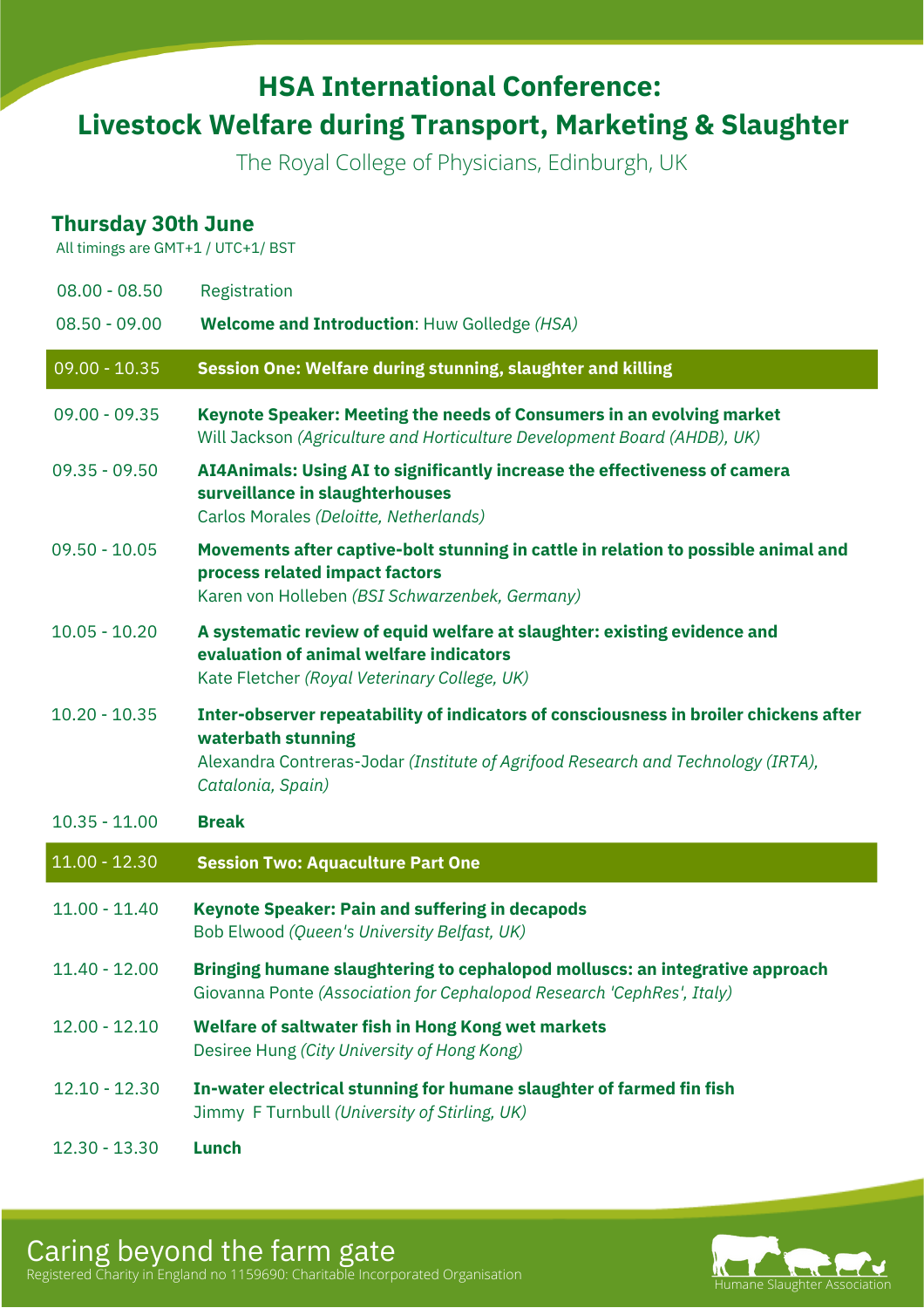## **Thursday 30th June**

All timings are GMT+1 / UTC+1/ BST

| $13.30 - 15.00$ | <b>Session Three: Aquaculture Part Two</b>                                                                                                                                      |
|-----------------|---------------------------------------------------------------------------------------------------------------------------------------------------------------------------------|
| $13.30 - 13.45$ | The assessment of dry electric stunning as a commercial method for the humane<br>dispatch of farmed White Leg shrimp (Litopenaeus vannamei)<br>Ben Weis (Tesco PLC, UK)         |
| $13.45 - 14.10$ | Humane slaughtering of Snow crab (Chionoecetes opilio)<br>Ragnhild Aven Svalheim (Norwegian Institute of Food, Fisheries and Aquaculture<br>Research, Norway)                   |
| $14.10 - 14.30$ | Systematic review and feasibility study of humane stunning or stun/killing of wild-<br>caught fish in commercial fisheries<br>Nilantha Jayasuriya (Harper Adams University, UK) |
| 14.30 - 14.45   | How to achieve a transition in aquaculture fisheries with regard to animal welfare<br>Michelle Boonstra (Good Fish Foundation, Netherlands)                                     |
| $14.45 - 15.00$ | <b>Update on the UFAW Journal Animal Welfare</b><br>Huw Golledge (UFAW, UK)                                                                                                     |
| $15.00 - 15.30$ | <b>Break</b>                                                                                                                                                                    |
| $15.30 - 17.20$ | <b>Session Four: Stunning developments</b>                                                                                                                                      |
| $15.30 - 16.10$ | Keynote Speaker: Development and application of the Demonstration of Life<br>protocol<br>Claire White (National Farmers' Union (NFU), UK)                                       |
| $16.10 - 16.25$ | Assessment of the effectiveness and humaneness of upright restraint and stunning<br>of broilers<br>Troy J Gibson (Royal Veterinary College, UK)                                 |
| $16.25 - 16.45$ | Improving the effectiveness and humaneness of head-only electrical stunning of<br>turkeys<br>Carlos Rebelo (Royal Veterinary College, UK)                                       |
| $16.45 - 17.00$ | Stunning method for pigs: Views on where to prioritize future research<br>Dorte Schrøder-Petersen (Danish Technological Institute DMRI, Denmark)                                |
| $17.00 - 17.15$ | Improved methods for stunning pigs with foam<br>Miranda Blad (Swedish University of Agricultural Sciences, Sweden)                                                              |
| $17.15 - 17.20$ | <b>Close of session</b>                                                                                                                                                         |
| $17.20 - 19.00$ | <b>Drinks reception</b>                                                                                                                                                         |



Caring beyond the farm gate Registered Charity in England no 1159690: Charitable Incorporated Organisation Humane Slaughter Association Humane Slaughter Association